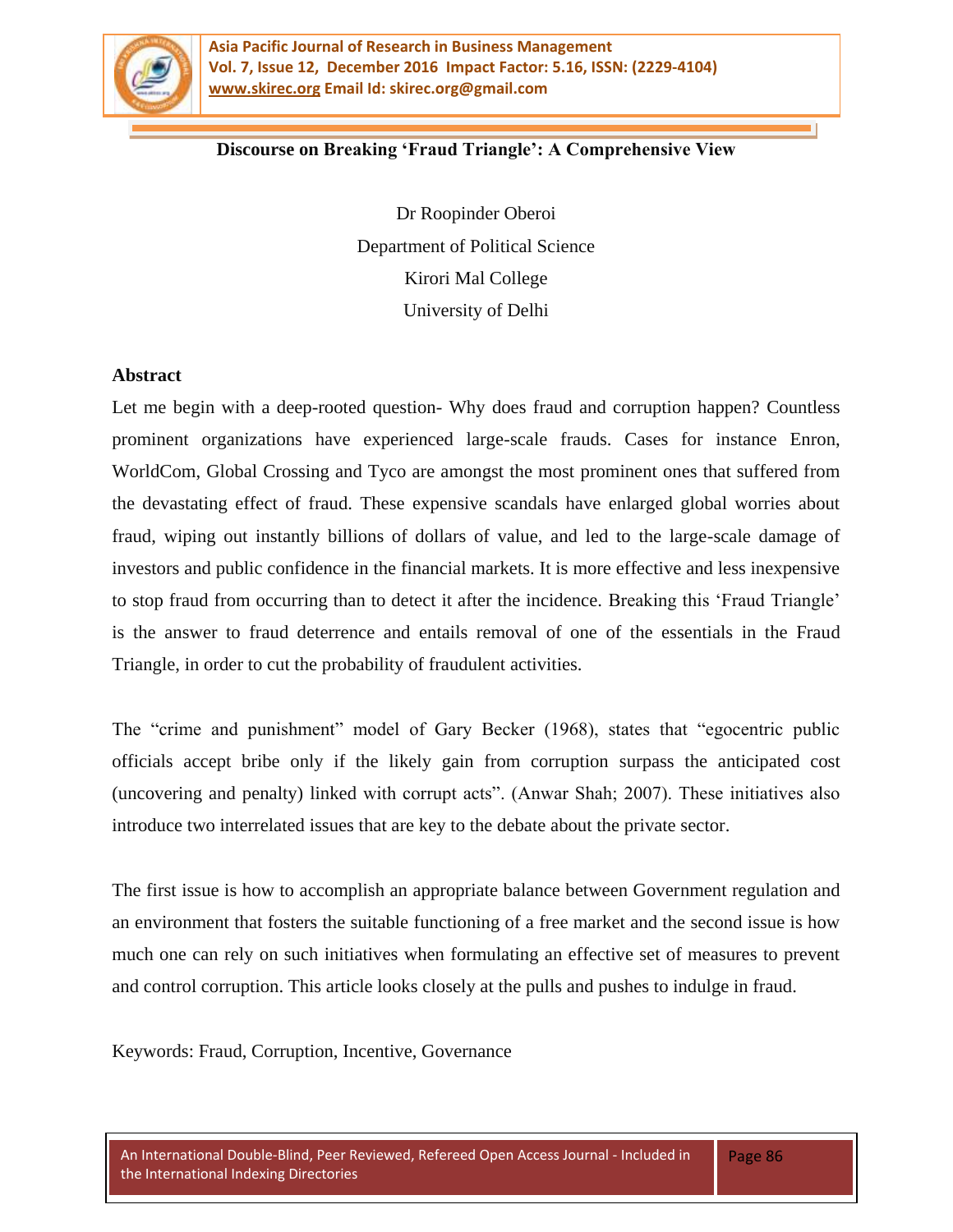

## **Introduction**

The Webster's Dictionary of Law (1996) as cited in Manurung and Hadian (2013, pp. 4), fraud is defined as: "Any act, expression, omission, or concealment calculated to deceive another to his or her disadvantage, specifically, a misrepresentation or concealment with reference to some fact material to a transaction that is made with knowledge of its falsity. And or in reckless disregard of its truth or falsity and worth the intent to deceive another and that is reasonably relied on by the other who is injured thereby" Fraud can be understood as falsification, storage or neglect of a fact with the aim of manipulating the financial statement to damage the corporation that also consist of misappropriation, robbery or any effort to giveaway or illegitimately obtained, misuse or damage assets of an organization (asset embezzlement) etc. Thanasak (2013:1) states that beforehand "making attempts to diminish fraud and manage the perils proactively, it is vital for the corporate and government organizations to recognize the influences that lead to duplicitous behaviour by empathetic understanding of who are these fraudsters, when and in what circumstances these frauds are committed".

One of the fundamental concepts in the subject of fraud examination was developed by the famous criminologist, Donald R. Cressey (1953) which relate to the "three key essentials or "fraud triangle" that is: pressure/motivation, opportunity, and rationalization". Dorminey, Fleming, Kranacher, and Riley (2010) believe that the "origin of the Fraud triangle dates to the works of Edwin Sutherland (1939) who coined the term white-collar crime". Association of Certified Fraud Examiner (ACFE, 2010), view an "occupational fraud is the use of one's occupation for personal enrichment through the deliberate misuse of or misapplication of the employing organization's resources or assets". The incidence of fraud, therefore, is characteristically a consequence of all these three factors explained below:

Pressure/Motivation can be referred to as incentive, is one facet of the fraud triangle, it is an impulse, push or a pull experienced by the individual who indulges in the fraud. It might be a genuine monetary or other type of wants, such as high medical bills or debts. Companies, on the other hand, may be motivated to commit fraud due to factors like, sustaining growth or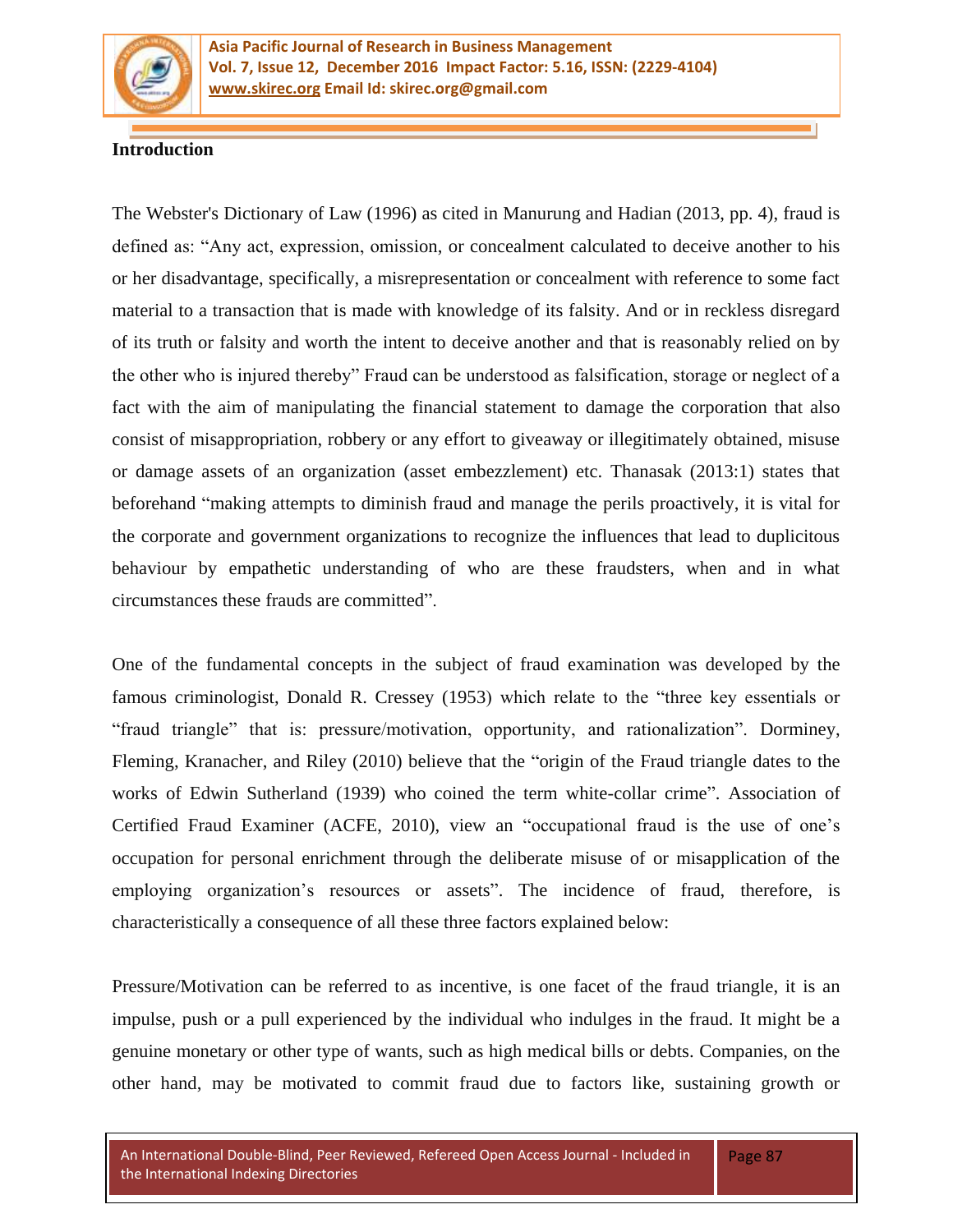

profitability in a volatile economic environment, increasing competition, meeting stock market/ analysts' expectations, financial need, job performance, etc. Prospect to commit fraud is more likely when personnel have access to resources and information that permits them to equally commit and cover fraud. Chance is created by feeble internal scrutiny mechanism, lack of stringent management omission, and/or through use of one's position and authority, insufficient monitoring or ineffective segregation of duties, etc.

Rationalisation/Justification involves an individual merging his/her conduct with the generally recognized ideas of official decorum and conviction. Rationalisation by the perpetrator of fraud can be, "it's for the company's good", "it's a small amount to the company", "I deserve it", "just this once", etc. Breaching this 'Fraud Triangle' is the retort to fraud deterrence and entails removal of one of the essentials in the Fraud Triangle, in order to cut the probability of fraudulent activities. The fraud triangle offers a valuable outline for administrations to analyse their susceptibility to fraud and unscrupulous behaviour, and it delivers a technique to circumvent being persecuted. Almost unanimously, all three fundamentals of the triangle must occur for an individual to act fraudulently. If a corporation can concentrate on averting each influence, it can evade generating fertile ground for immoral behaviours.

Figure 1: The triangle of fraud



# Source: Cressey 1953

The "crime and punishment" model of Gary Becker (1968), states that "egocentric public officials accept bribe only if the likely gain from corruption outdo the anticipated price (finding and castigation) accompanying with unethical acts". (Anwar Shah; 2007) In 2004, Wolfe and Hermanson improvised on the 'Fraud Triangle' and presented the "Fraud Diamond Model" where an additional side was included, that is "the fraudster's capabilities". Wolfe and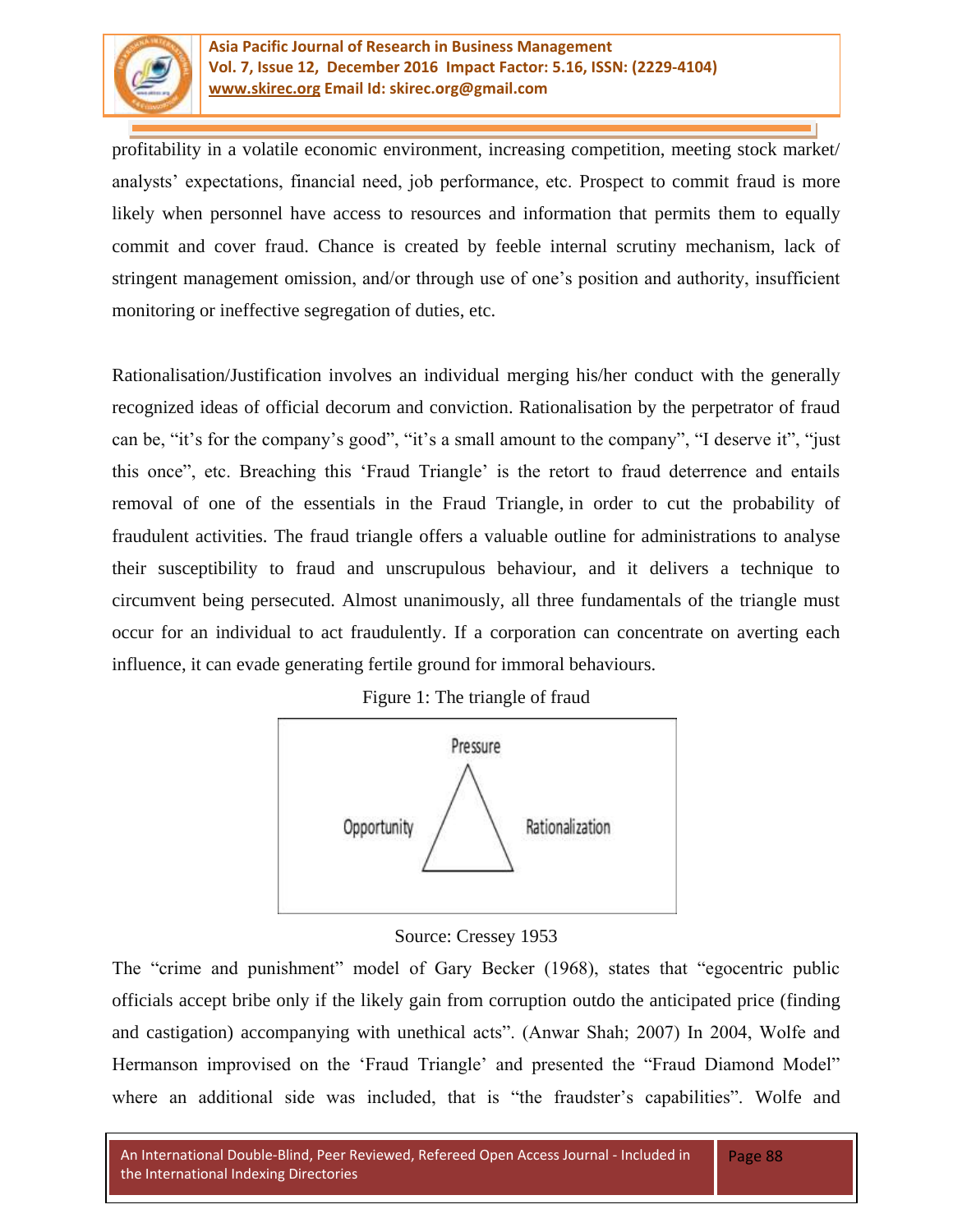

#### **Asia Pacific Journal of Research in Business Management Vol. 7, Issue 12, December 2016 Impact Factor: 5.16, ISSN: (2229-4104) [www.skirec.org](http://www.skirec.org/) Email Id: skirec.org@gmail.com**

Hermanson held countless frauds cannot occur without the right person with the right capabilities applying the specifics of the fraud. They suggested "four evident personality traits for indulging in fraud; (1) commanding location or role in the system, (2) capability to comprehend and manipulating book-keeping systems and internal control weaknesses, (3) assurance that she/he will not be caught and (4) wherewithal to deal with the anxiety".

Figure 2 Fraud Diamond Model



## Source: Wolfe and Hermanson 2008

Murdock (2008) maintained that pressure to commit fraud can come from multiple sources. It could be financial pressure, non-financial, or political and social pressure. Another model called "MICE" was recommended by Kranacher, et al. in 2010 in which motivation of fraud perpetrators can be aptly extended to the acronym: MICE that implies: Money, ideology, coercion, and ego‖ (Kassem, Rasha and Higson, Andrew; 2012). Corruption can never be entirely eliminated but its extent can be reduced by multi-layered policies. An anti-corruption strategy is a policy document which analyses problems, sets objectives, identifies main areas of action (e.g., prevention and repression of corruption and public education) and establishes an implementation mechanism. A strategy can be reinforced by an action strategy which provides specific implementation measures, allocates responsibilities, establishes schedules and provides for a monitoring procedure. Policies and action strategies can be adopted by parliaments, presidents or heads of governments as national policies.

Anticorruption strategies are important statements of political will and policy direction. They can provide a functional tool for mobilizing efforts by government and other stakeholders, for structuring the policy development process, and for ensuring overseeing of strategy execution. However, anti-corruption strategies themselves are not the goals. In fact, Anti-Bribery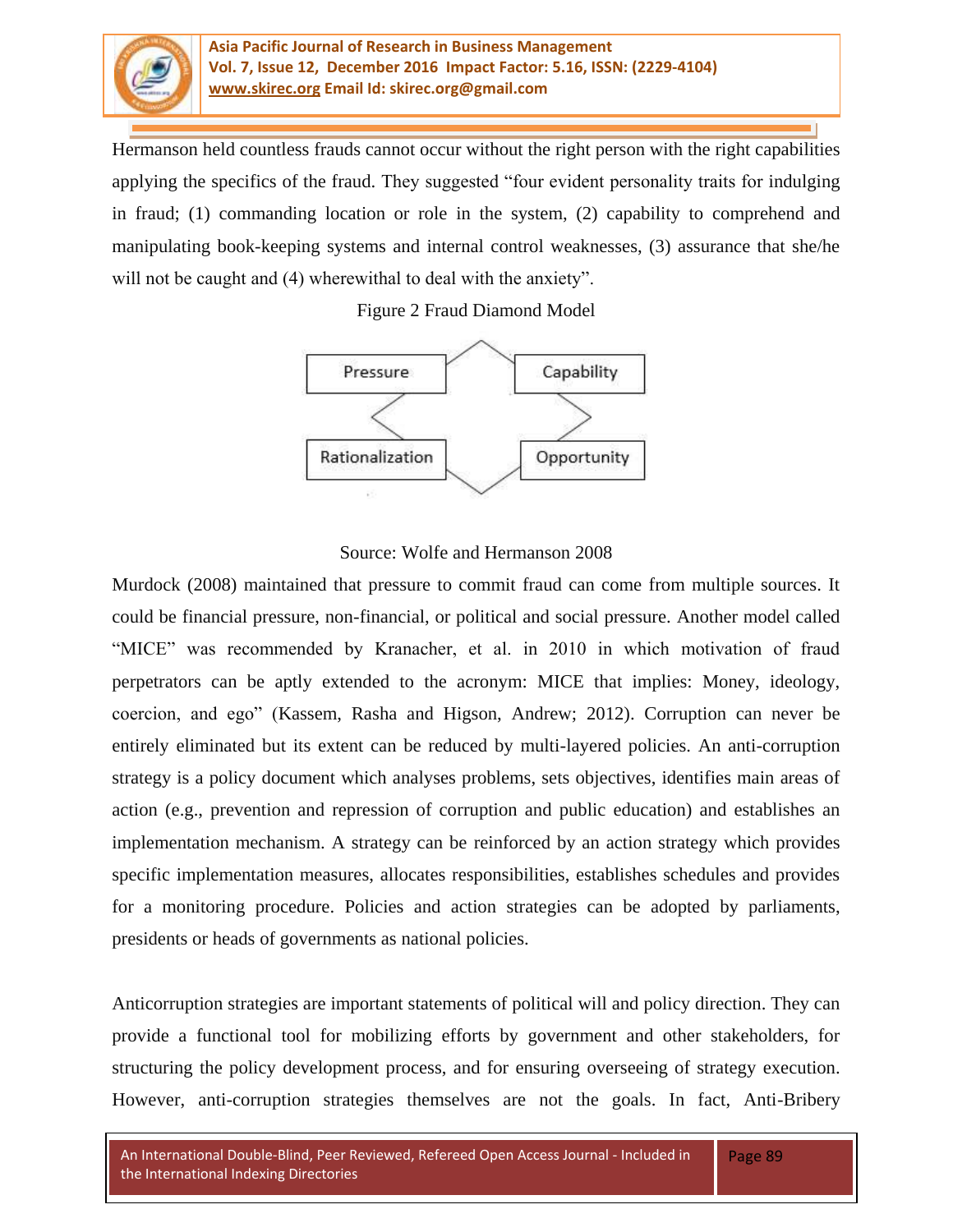

Convention seldom develops singular anticorruption strategies or comparable stand-alone policy documents; rather they are integral parts of public administration and regulatory reforms. One can consequently enquire if these strategies are constructive. Undeniably, technical accessibility of the strategies alone is not a noteworthy triumph, and can even be a blockage if the entire consideration goes towards their development rather than tangible implementation.

Nevertheless, in countries with high levels of pervasive corruption and feeble public administrations, it could be useful to have unequivocally formulated anticorruption policies contracted by all key players, which undoubtedly shape how the government plans to fight corruption. Action plans with unambiguous allocations of responsibility can fortify implementation discipline. Generally, commentators focus on "four main methods to check corruption: (1) prevention; (2) enforcement; (3) state building; and (4) instilling cultural values that will reinforce prevention, enforcement, and state building" (Heineman and Heimann, 2006). Although international norms have set clear yardsticks to forbid bribery, there has been comparatively few trial or action against individuals for bribery in many developing countries.

This is called the ‗impunity gap' with respect to corrupt practices. The potential financial rewards for bribes are immense, while the probability of detection, investigation, and prosecution remains distant. Additionally, albeit the bribe giver is penalized, the harshness of the penalty might be deficient to have any big warning effect or still may not be good deterrence mechanism to really instill fear in the minds of bribe giver and taker. These initiatives also introduce two interrelated issues that are key to the debate about the private sector. The first question is how to accomplish an appropriate balance between Government regulation and an environment that fosters the suitable functioning of a free market. The second question is how much one can rely on such initiatives when formulating an effective set of measures to prevent and control corruption.

The approach taken by all follows the economists' usual analysis of choice and accepts that an individual commits an offence if the probable utility to the individual surpasses the utility, he can incur by utilizing his time and other resources at other meaningful actions. The complicatedness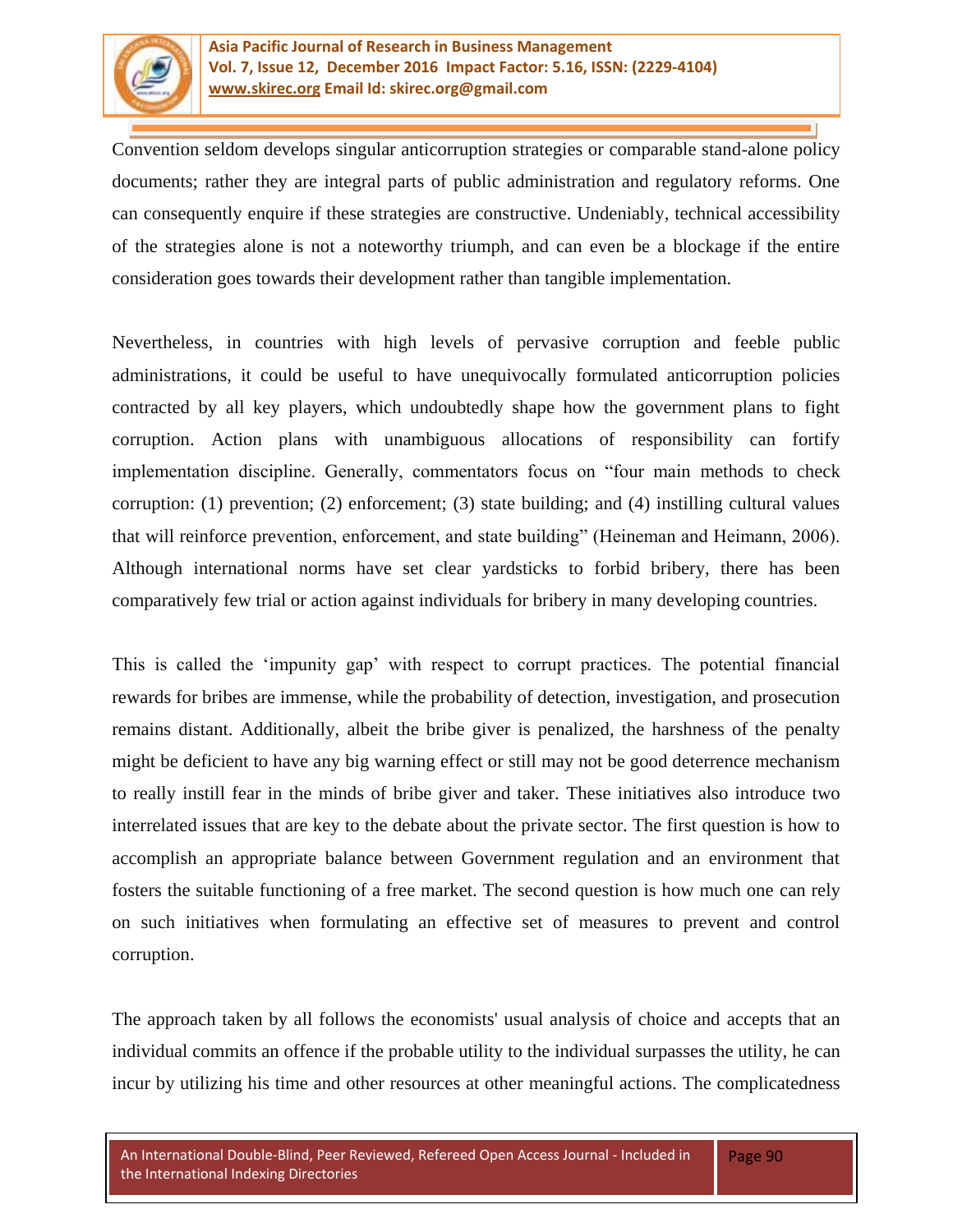

of outlining anti-corruption policy is innate in identifying and unfolding the transactions to be proscribed – that is, in evolving an 'effective mental model' of what is reasonable and what is not. Frequently, the challenge of developing a functioning characterization of corruption takes company into "grey areas" where the precincts between correct and incorrect are not clearly drawn. Invariably then corruption is equally a supply-side and demand-side problem, and likewise ought to be tackled simultaneously. In the private sector, actors can distort the market structure to increase corporate profit through several channels.

First, private actors can counterfeit the pricing mechanism through price collusion and transfer pricing, allowing them to achieve monopoly-level profits. The product of distorted markets is missed legitimate and beneficial business opportunity. Second, they can mistreatment of inside information through insider trading. Third, they can indulge in leakage of financial resources away from the formal economy through capital flight. All these chips into the stable and trustworthy investment climate, where it can have a huge prospective for businesses' bottom line. All this generates "prisoner's dilemma." This dilemma can be prevailed over only by cooperative action from the business community by working towards ending opaque conduct in doing business.

This can only be achieved through united corporate commitment, global standards of transparency, behavior and liability amongst business actor and value chain, global agreement among administration with the participation of the private sector, enhanced rule of law, and augmented autonomy in media and diverse forms of political and officially authorized checks and balances. Evidence shows that the competitive advantage and returns from a level playing field are far greater.

It is therefore essential that the private sector, above all business coalescences, take the collective initiative to wipe out corruption. In the last few years, the business community has witnessed large costs due to non-compliance or unethical business dealings. Confidence and faith in business amongst shareholders, clientele, workers and the public has been battered by recent spate of business scandals and financial crisis around the globe. Corporates have to take concrete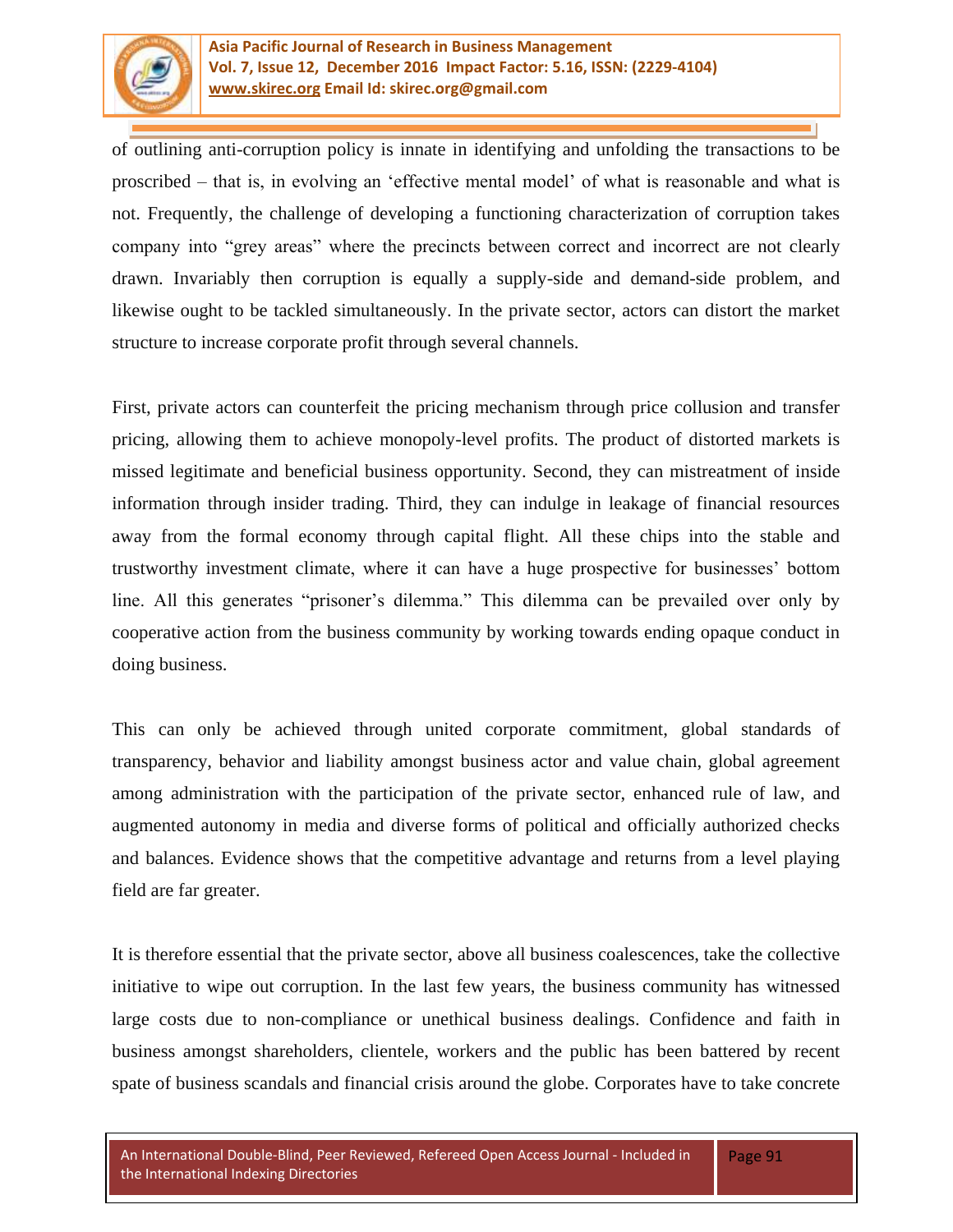

steps to embed anti-bribery and corruption instruments and apparatuses successfully into their business culture and ethos. The speedy intensification of regulations of corporate governance around the world is also prompting companies to spotlight on anti-corruption instrumentalities as part of the apparatus to articulate corporate responsibility and to guard their reputation and interests of stakeholders. Corporates should be proactive to combat corruption for a range of realistic reasons.

Collective action is defined by the World Bank as "a cooperative and continuous procedure of teamwork among all stakeholders. It upsurges the effect and trustworthiness of individual deeds, brings defenseless distinct players into a coalition of link-minded establishments and levels the playing field amongst competitors. Collective action can counterpart or intermediately substitute for and reinforce frail local regulations and anti-corruption principles, procedures and practices" (World Bank 2008). Within this context, cooperative and unified action is seen as a premeditated and intended method where business and corporates, unified around shared ideals, work together with civil society organizations, the public sector and other significant stakeholders to combat corruption and fraud (Morrell and Bettcher 2013). This kind of collective and comprehensive approach can weaken the fraud networks and disruption the fraud triangle or nexus. Collective action can include short- or long-term tactics in addition to an assortment of ingenuities for instance integrity pacts, certification mechanisms, and anticorruption declarations, among various other innovative methods (Morrell and Bettcher 2013; World Bank 2008). Integrity Pacts are a tool, developed by Transparency International, for thwarting corruption in public contracts and government deals which have been accused of big corruption dens.

They are fundamentally an arrangement or a promise amongst the government agency presenting a bond or agreement and the corporations bidding for it that they shall desist from inducement, complicity and other unethical practices for the extent of the contract. Better transparency and principled practices help draw investments from "ethically oriented investors," allowing a company to be a preferred partner for customers that value ethics and transparency. It also pays labour dividends by boosting worker drive and helps in retaining quality employees. Reputation is critical asset in global competitive markets—an asset that can quickly be eroded if a business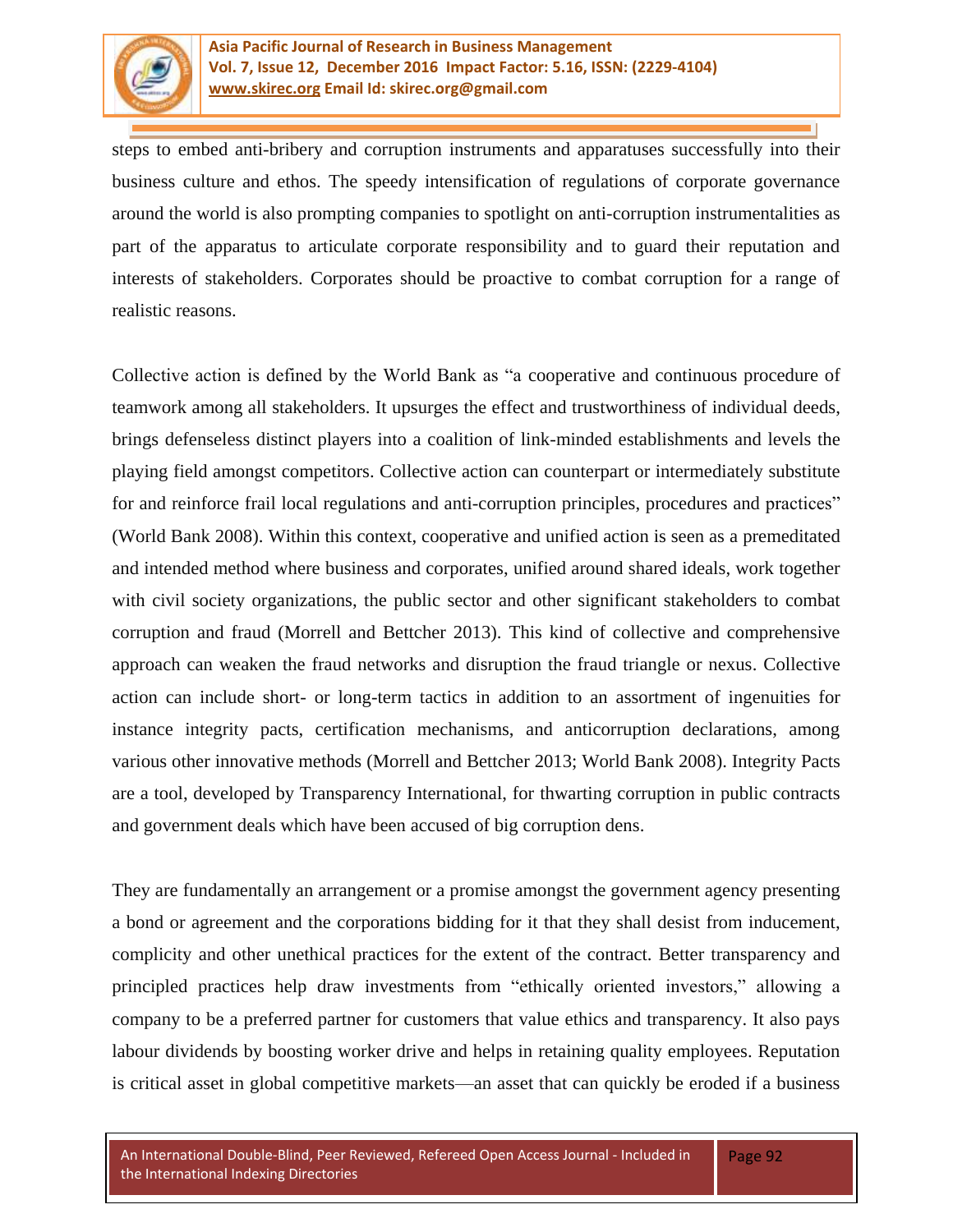

is found unscrupulous in its dealings. Companies that engage in corruption, or do not have the requisite procedures, codes, and in-house preparation to shield themselves from corrupt behavior by employees, can face additional costs such as exclusion from bidding on government and International Financial Institutions (IFI) contracts; the risk and the costs of "casino risk," where the counterpart may not deliver and there is no legal recourse; criminal prosecution; the costs (legal and otherwise) associated with corrective action (see table 1).

# **Table 1: The Business Rationale for Fighting Corruption**

|                   | <b>Benefits of Engaging</b>    | <b>Risks of Not Engaging</b>                |  |  |  |  |
|-------------------|--------------------------------|---------------------------------------------|--|--|--|--|
| <b>Individual</b> | Lessen the cost of doing       | Criminal trial, in approximately some       |  |  |  |  |
| Company           | business                       | jurisdictions both at corporation and       |  |  |  |  |
| <b>Action</b>     | Demand<br>investments from     | senior management levels which can          |  |  |  |  |
|                   | ethically oriented investors   | leads to custody                            |  |  |  |  |
|                   | Employee<br>extremely          | Restrict bidding processes, e.g. for global |  |  |  |  |
|                   | principled staffs, cultivating | finance institutions and export credit      |  |  |  |  |
|                   | employee morale                | agencies                                    |  |  |  |  |
|                   | Get a competitive benefit of   | 'Casino risk' – no legal remedies if a      |  |  |  |  |
|                   | becoming the favored choice    | counterpart does not deliver as agreed and  |  |  |  |  |
|                   | of<br>ethically<br>concerned   | /or keeps increasing the prices for doing   |  |  |  |  |
|                   | customers                      | SO <sub>2</sub>                             |  |  |  |  |
|                   | Quality for compact legal      | Damage to reputation, brand and share       |  |  |  |  |
|                   | sanctions in jurisdictions.    | price                                       |  |  |  |  |
|                   |                                | Harder competition for talent when hiring   |  |  |  |  |
|                   |                                | new employees                               |  |  |  |  |
|                   |                                | Regulatory disapproval                      |  |  |  |  |
|                   |                                | Charge of corrective action and likely      |  |  |  |  |
|                   |                                | penalties.                                  |  |  |  |  |
|                   |                                |                                             |  |  |  |  |
| <b>Collective</b> | Make a level playing field     | Lost business<br>in<br>distorted<br>chances |  |  |  |  |
| <b>Action</b> by  | incapacitating the constant    | markets                                     |  |  |  |  |
| <b>Business</b>   | 'prisoner dilemma'             | Amplified scale of corruption               |  |  |  |  |
|                   | Expand public faith<br>in      | makers<br>Policy<br>responding<br>by        |  |  |  |  |
|                   | corporate                      | implementing harder and more rigid rules    |  |  |  |  |
|                   | Impact forthcoming laws and    | and regulations- worldwide, locally and     |  |  |  |  |
|                   | guidelines                     | countrywide.                                |  |  |  |  |

Adapted from Transparency International, the United Nations Global Compact and Partnering

Against Corruption Initiative (PACI). The Business Case against Corruption; 2009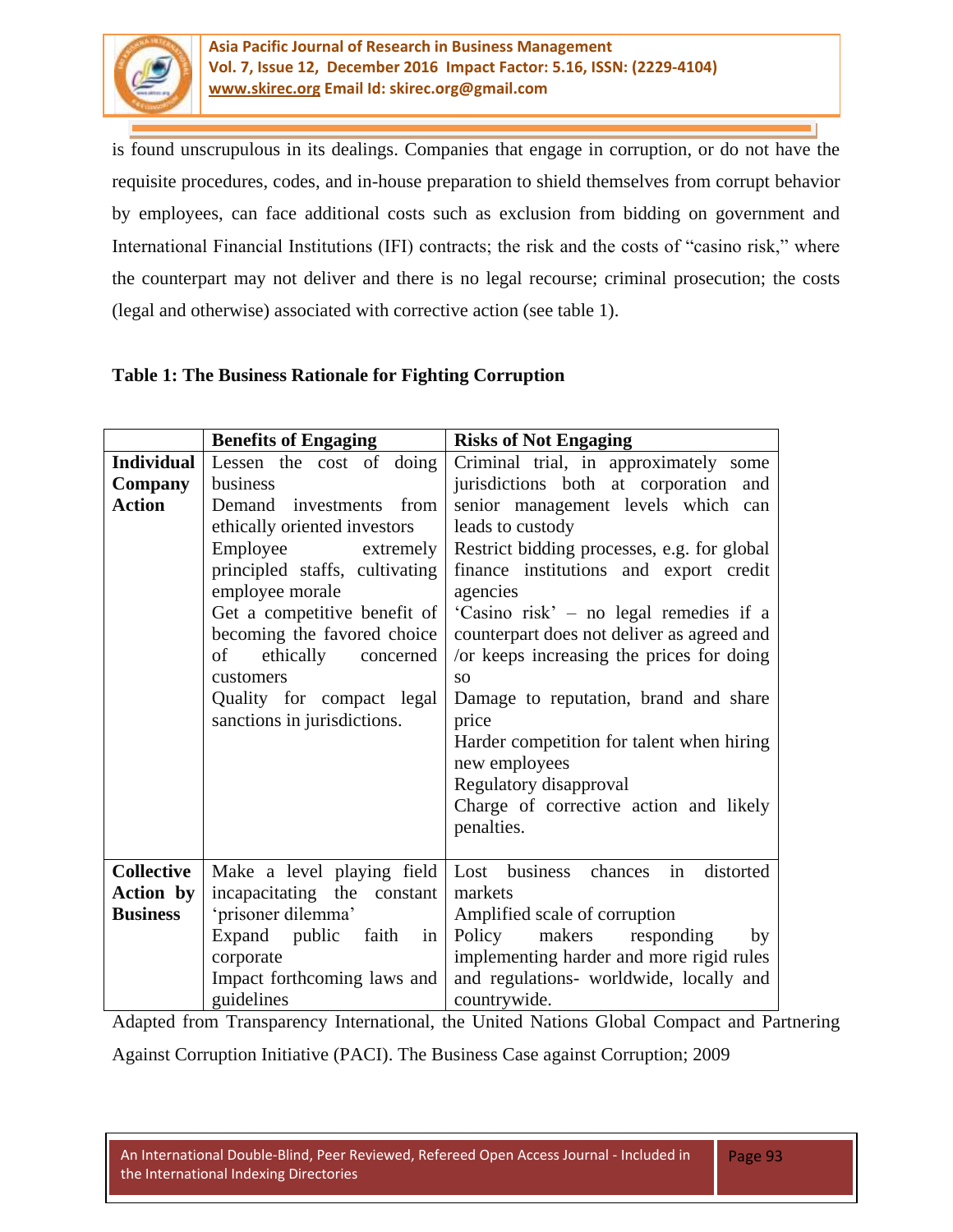

According to Sullivan and Shkolnikov (2007) "Business associations and chambers of commerce can back good corporate governance in a variety of ways, including by : i) Creating a code of conduct where associates commit to do professional activities without indulging to corruption, ii) Increasing consciousness about the detrimental and negative effects of corruption through meetings, sessions, and trainings, among others, iii) Accumulating data on best practices and predictable standards related to compliance and internal anti-corruption guidelines iv) Endorsing companies' observance to transparent bookkeeping v) Providing training on corruption-related subjects in addition to integrity and honesty vi) Providing certification" (Sullivan and Shkolnikov, 2007) Business associations and chambers of commerce all over the world have been leading/supporting the combat against corruption in numerous nations.

However, studies analyzing the effect and efficiency of such ingenuities are rare, making it problematic to benchmark what could be measured as best practices and standards. Regardless, there is a far-reaching agreement that there is no universally agreed blueprint concerning the best approach to be applied by commercial associations when appealing, urging and engaging in the fight against fraud and endorsing united action tactics globally applicable. Nations need to device their own anti-fraud laws and regulatory apparatus to deter the indulge of big corporates and business assuming that corruption and briberies are typical, common and to some extent recognized practices to lubricate the dogged systems where administrative delay and red tapism essentially slays and strife the entrepreneurial spirt.

The literature highlights the "importance of taking into account the national milieu, the prospects and trials for restructuring in addition to social and political barricades before defining any anticorruption approach in a country" (Sullivan and Schkolnikov 2007), together with the engagement with corporate associations and chambers of commerce.In addition, "the participation of supplementary stakeholders such as civil society organisations are critical not only to lend additional reliability to the procedure but also to help evaluating the corruption setting in the country" (Sullivan and Schkolnikov 2007; World Bank 2008). "Anticorruption measures at macro level involve introducing checks and balances in the political system like solidification of judiciary and encouraging government delegation and devolution of power,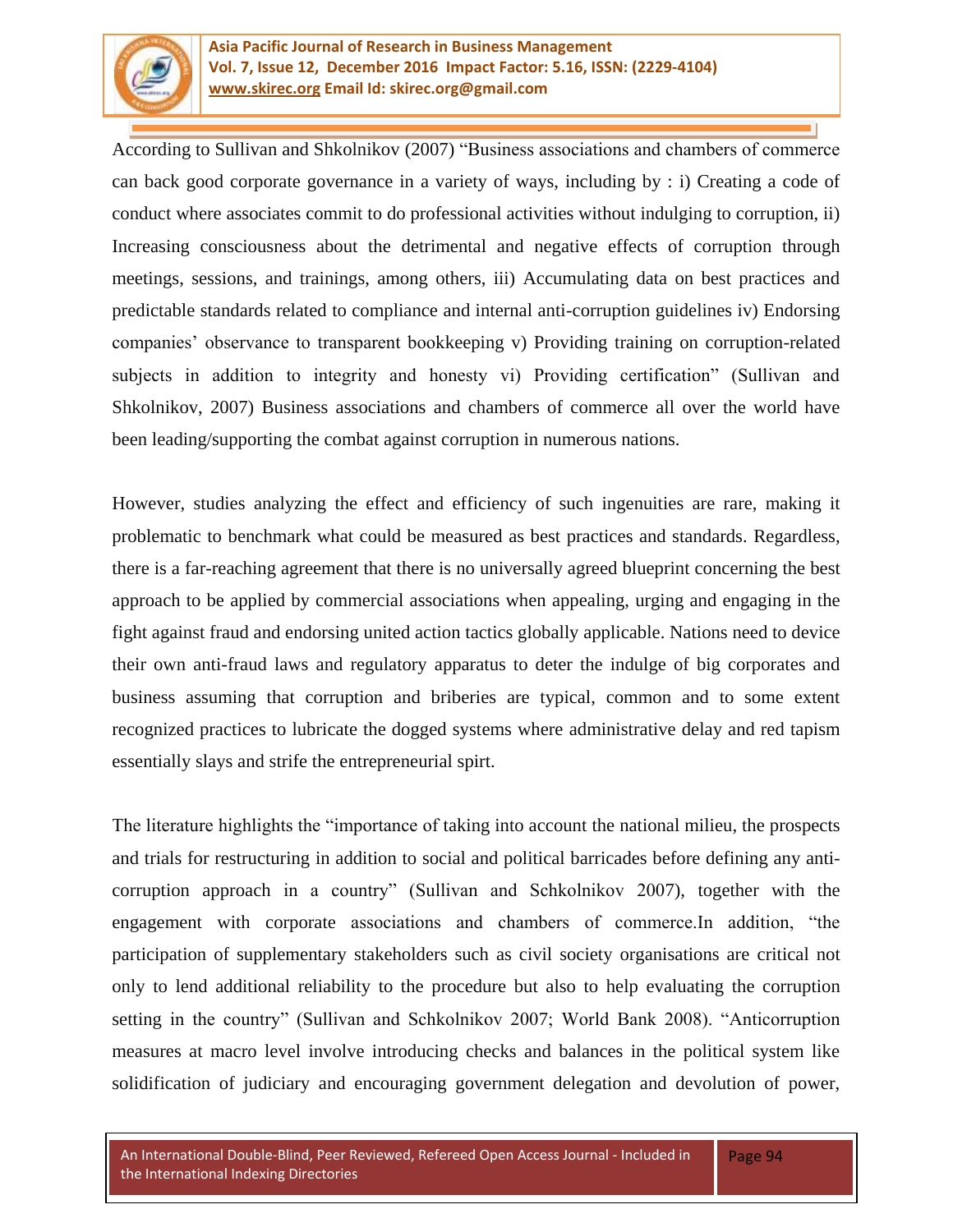

intensifying civil society participation like fostering a freer press and freedom of information and association, mounting liability among political officials like instituting asset disclosure regimes and crusade investment rubrics, injecting greater contest in the economy like breaking up monopolies and enhancing regulatory institutions, and convalescing public administration and public finance like developing a meritocratic civil service and fiscal regulation" (Kaufmann 1999).

Other measures include "raising public alertness, promoting public involvement, establishing "watchdog" agencies, involving the private sector, and joining international initiatives" (Stapenhurst and Kpundeh 1999; Langseth, et al 1999). Each of these components contains diverse tools and instruments. Of particular relevance to Asia is the comprehensive menu of anticorruption measures outlined in the international organisations like Global Compact, Asian Development Bank (ADB) and Organisation for Economic Co-operation and Development (OECD) Anti-Corruption Action Plan for Asia and the Pacific reports like No Longer Business as Usual (OECD 2000) and this is meticulously interrelated to the CIME periodical Corporate Responsibility: Private Initiatives and Public Goals (OECD 2001).

An erroneous belief advanced by a few in the arena of anticorruption is that one "fights corruption by fighting corruption"—through an added anticorruption crusade, the manufacture of additional "commissions" and ethics outfit, and the unremitting sketching of novel laws, decrees, and codes of conduct. On the whole, such proposals show modest impact, and are political manoeuvres of responding to demands to do something about corruption, surrogating for the requirement for elemental and systemic governance reforms. The technocratic "fixes," often done through imported technical assistance bring no real change at ground level.

Political will is the key to anti-corruption policy success. Significant reforms have been directed at initiating corporate liability for corruption. But a conventional legal principle remains an obstruction for full acquiescence with the globally agreed universal values. As an effect, legal gaps stay on in numerous nations pertaining to bribery and trading in influence. Provisions on seizure need to be associated with global standards. Laws of limitations and invulnerability of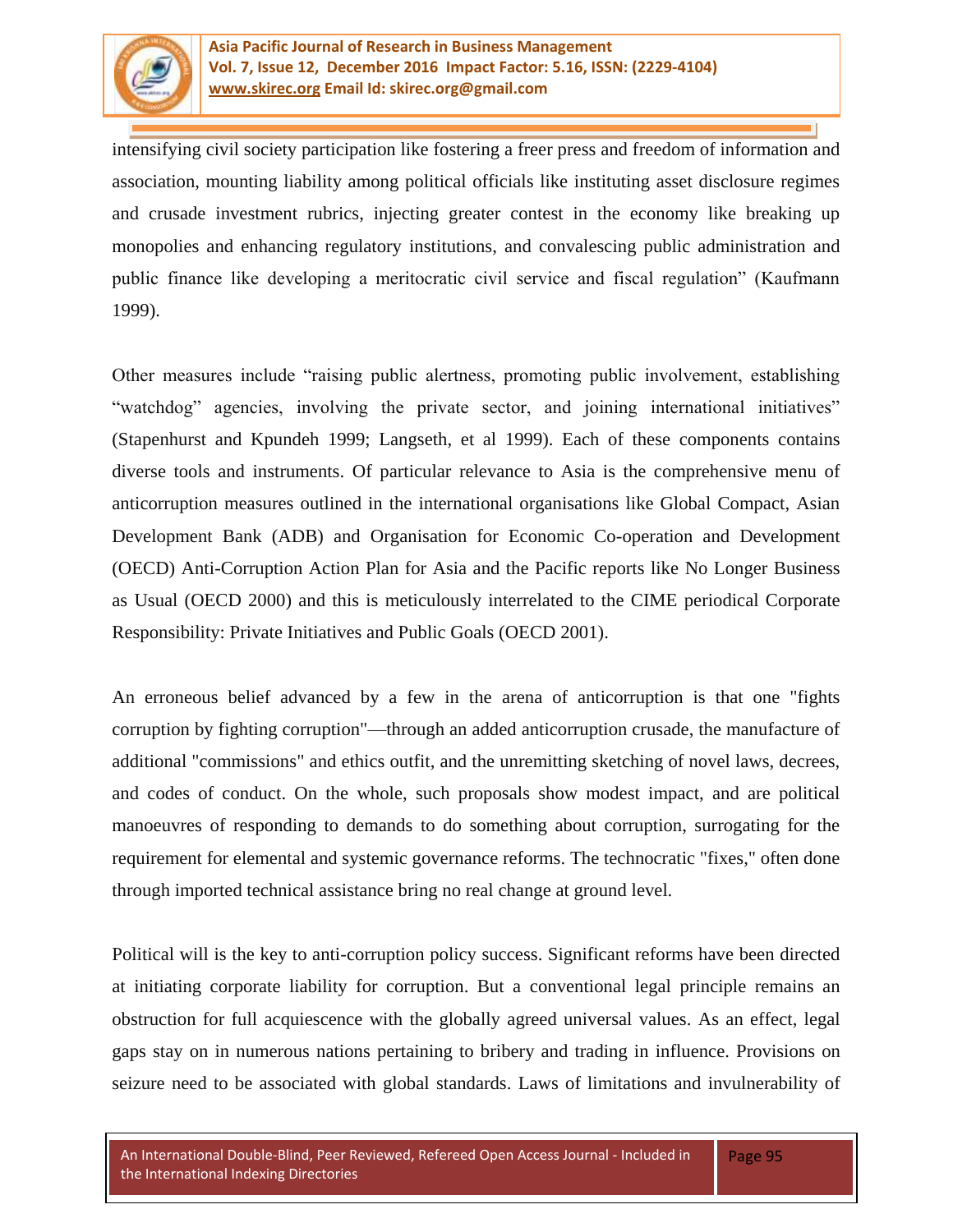

some powerful public officials persist as barrier for successful prosecution of corruption in several countries. In recent years, many countries have initiated legislative instruments to uphold integrity in public service.

The challenge is protected professional civil servants from uncalled-for political influence through merit-based appointment and promotion, and fair and transparent remuneration. Although several states have adopted conflict of interests' provisions, execution and enhancement remains feeble. Nations have recognized or reinforced the asset declaration arrangements. Yet these structures typically lack an authentication apparatus, does not safeguard proactive publication of declarations and does not set up preventive authorizations for dishonest data and evidence. Many states in fact have also introduced legislation to protect whistleblowers, but these new provisions are regularly weak. In the area of public procurement several countries have commenced significant reforms during recent years designed at increasing transparency and integrity.

Numerous countries are instituting electronic procurement systems. Concurrently, little capability, deficiency of resources, a bad record of prosecuting corruption personals in the public contracts and futile conflict of interests' apparatuses continue to make public procurement one of the utmost unethical sectors. The investigation commonly displays that nations can derive an enormous "development dividend" from improved governance estimation is that a nation that advances and improves its governance mechanism and procedures from a comparatively low level to even a moderate level could practically triple the income per capita of its populace in the long term, and correspondingly increase other human development indicators like health, life expectancy, education and overall quality of life for its citizens (Kaufmann, Kraay, Mastruzzi, 2007)

Such a comparative upgrading (by one standard deviation) will parallel, for example, to a progress in position for the "control of corruption" dimension in catalogue, taking Equatorial Guinea to the level of Uganda, Uganda to Lithuania, Lithuania to Portugal, and Portugal to Finland etc to provide an example of the upward climb up in the indexes. To comprehend the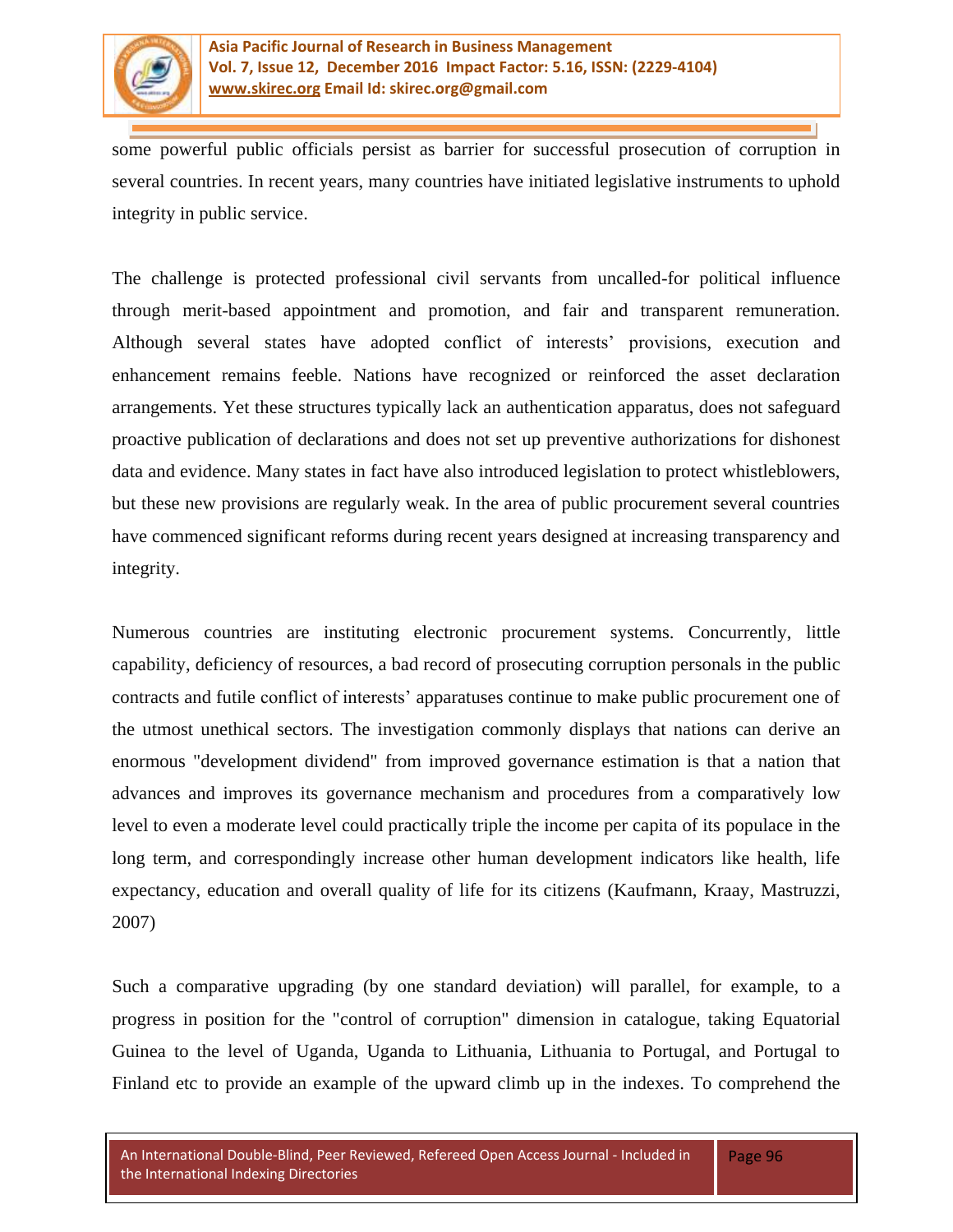

failure of corruption strategies in some countries, Huther and Shah (2000) explained that some documented and acknowledged anticorruption strategies may have provisional impact in "weak" governance milieu. Good governance edifice should have distinctive characteristics like partaking, consensus oriented, liable, transparent, responsive, efficient, inclusive and adhere to the rule of law (Quinsumbing, 2007).

By themselves anti-corruption instrument are improbable to have major outcome as they are not apposite to the governance circumstances. The implementation plan itself is quite comprehensive, but it lacks strategic coherence and prioritisation. Moreover, no single institution has been made responsible for the implementation plan, a fact that perhaps reflects the convoluted institutional and political landscape of the anti-corruption drive. In such conditions a targeted approach focused on promising areas where leadership, resources, and means for collective action are available may be more valuable. However, it is not adequate merely to base the selection of anticorruption apparatus on broad evaluations of the quality of governance. It is also critical to look at the nature, compass and degree of corruption in the country.

The combination of scale and scope of 'state capture', 'administrative corruption' in addition ‗corporate lobbyism' has the capacity to fatally impinge the competence of bureaucrats implement robust results by anticorruption agency besides practice productively. Definitely, the perceptiveness and profundity of corruption is an acceptable indicator of the predictable Achilles' heel of the obstruction to crusaders. The stronger the 'state and economy capture and bureaucratic corruption' the more threatening the vested interests become in disputing reorganizations and restructuring. Here again a targeted approach in promising areas would be more effective. In nutshell, frailer governance circumstances, precedence should be given to anticorruption transformations in areas and agencies where stakeholders inside and outside government are steadfast to realizing outcomes.

The requisites for unswerving anti-corruption reforms to prosper include integrity of campaigners and public faith and self-confidence in the competences of the implementers. When these are in deficit supply, it is sensible to defer direct anticorruption programmes and take a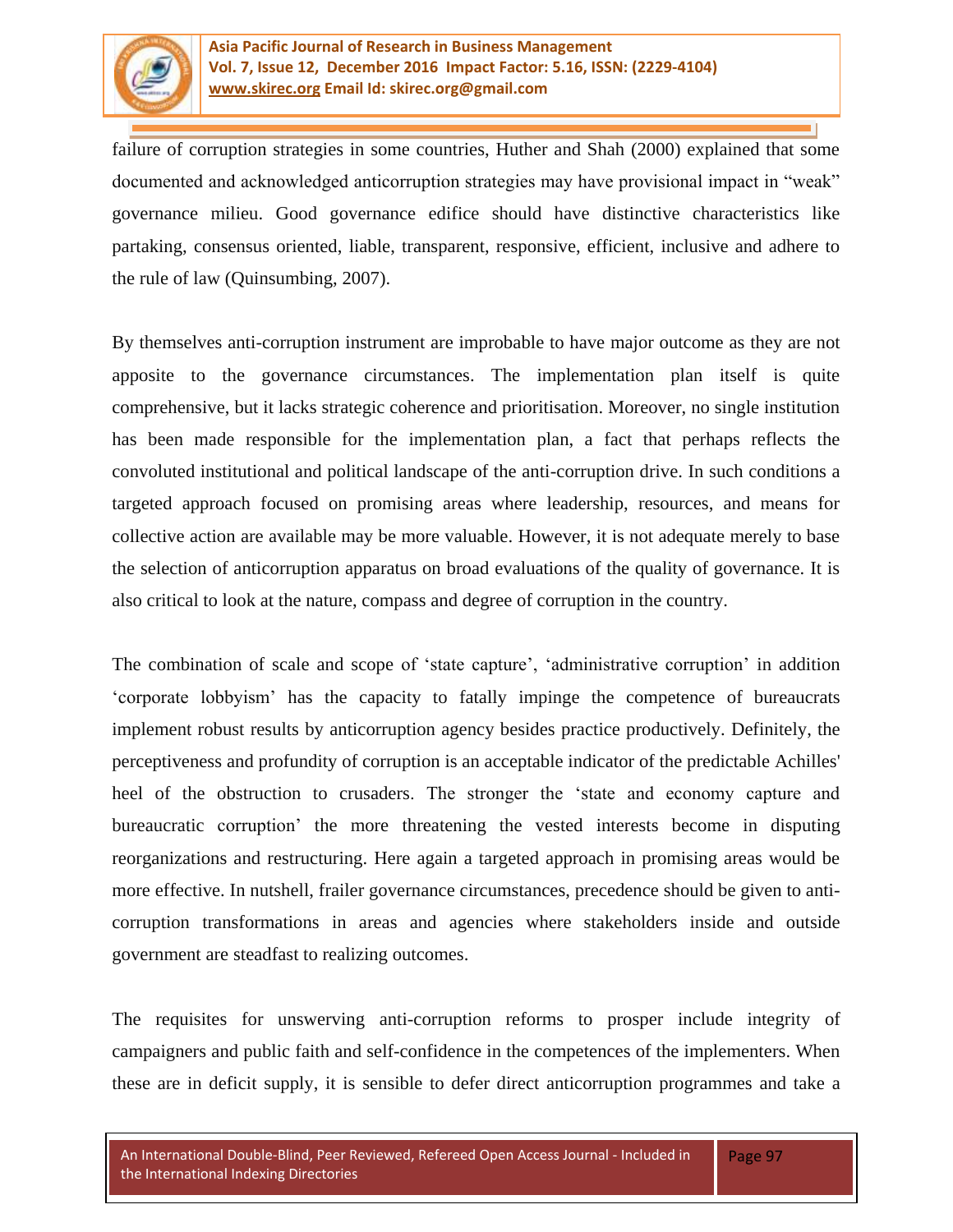

while to assist in advancing the enabling circumstances. Conviction and confidence can be constructed by concentrating on increasing citizen's satisfaction with delivery of services that touch their lives.

| Table 2 Priorities for Anticorruption Reforms Given Level of Corruption and Quality of |  |  |  |  |
|----------------------------------------------------------------------------------------|--|--|--|--|
| Governance                                                                             |  |  |  |  |

| <b>Incidence</b><br><b>of</b>          | <b>Priorities for anticorruption efforts</b>              |
|----------------------------------------|-----------------------------------------------------------|
| <b>of</b><br><b>Corruption/Quality</b> |                                                           |
| Governance                             |                                                           |
| <b>High/Poor</b>                       | Create rule of law, fortify institutions of partaking and |
|                                        | responsibility, create citizen's charter,<br>limit        |
|                                        | government interference, and implement economic           |
|                                        | policy reforms.                                           |
| <b>Medium/Fair</b>                     | Devolve and restructuring economic policies and           |
|                                        | public management, announce liability for outcomes.       |
| Low/good                               | Launch anticorruption activities, reinforce monetary      |
|                                        | official<br>accountability,<br>public and<br>increase     |
|                                        | consciousness, necessitate anti bribery inductees, and    |
|                                        | conduct high profile prosecutions.                        |

Source: Huther, Jeff, and Anwar Shah, 1998, "Applying a Simple Measure of Good Governance to the Debate on Fiscal Decentralization," Policy Research Working Paper 1894 (Washington: World Bank).

### **Concluding Observations**

In conclusion, administrative and corporate corruption plausibly appear to be easier to embark upon than state capture, arguably because the people who partake in and benefit from petty corruption are the broad transacting public, which is commonly diffused and dispersed, not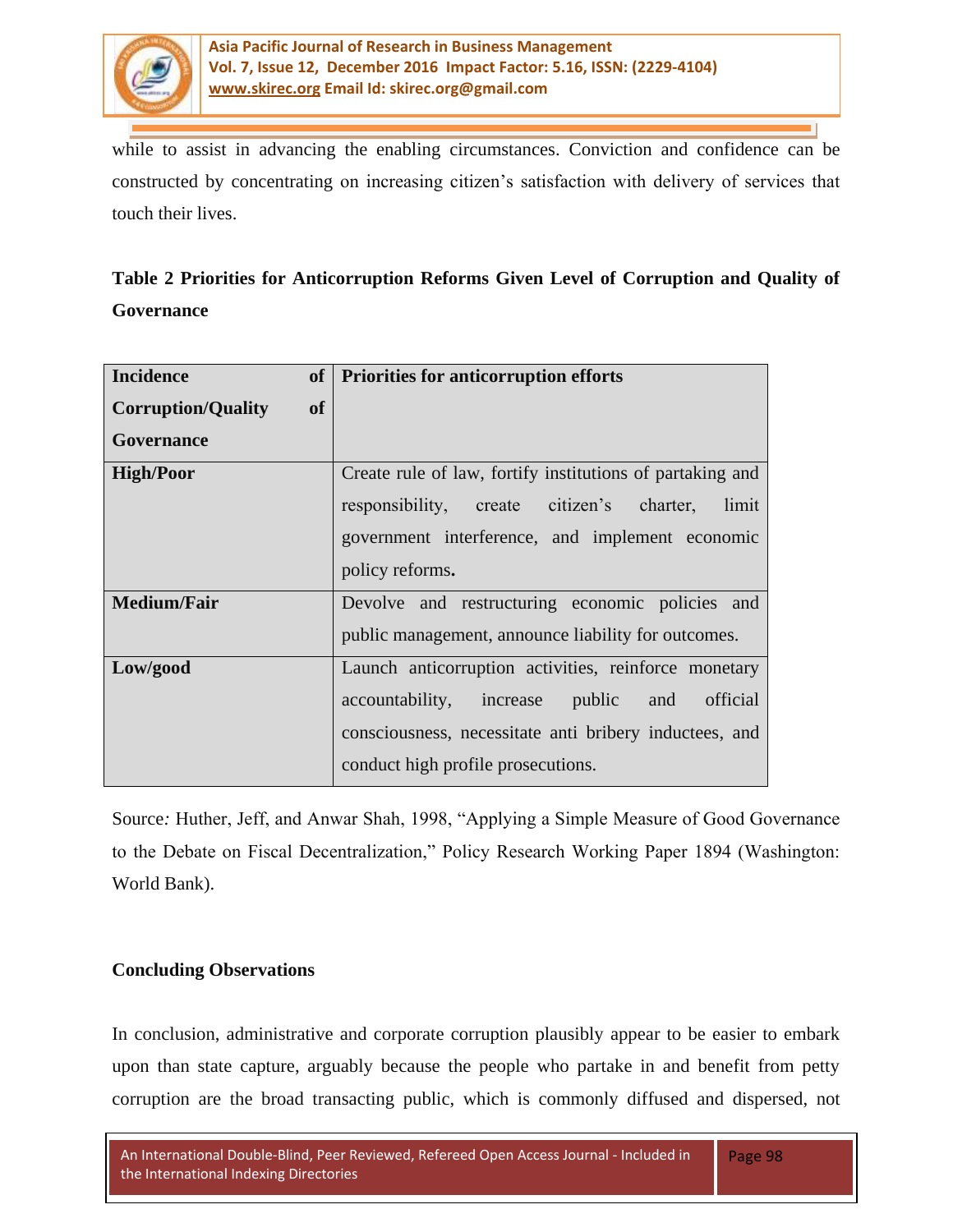

structured and lack wherewithal. The contrary is accurate for state capture whose beneficiaries are elite groups and authoritative individuals who are by and large institutionalized and undoubtedly endowed with political and economic ability. This peculiarity and nuance have implication for the 'choice and crafting of strategies' to battle corruption.

The prospects for fighting corruption are more propitious if the state and bureaucracy, on balance, have some capacity to counter corrupt forces. Anticorruption thus needs to focus on insulating and possibly entails breaking into the nexus of the state, the bureaucracy and corporates by reducing opportunities for corruption and increasing the consequences and the risks of being penalized. "Good governance is the key.

Unless there are enhancements in dimensions, culpability, and reducing corruption... other restructurings will only have inadequate impact" (Kaufmann & Wei 1999). The challenge of governance and anticorruption confronting the world at present vigorously disagree with the "business-as-usual" modus operandi. An assumptive approach is crucial, and shared culpability at the worldwide level is called for. Corruption is a significant hazard to good governance, democratic progresses and fair and impartial corporate practices. Under this setting there is a compelling position to emphasize enforcement and accountability mechanisms and there is prospect of ensuring its triumph also.

#### References

Association of Certified Fraud Examiners (2010). Report to the Nation on Occupational Fraud. Retrieved May 26, 2014, https://acfe.com/ documents/2010RttN.pdf

Cressey D (1953) Other people's money: a study in the social psychology of embezzlement. Free Press, Glencoe

Dorminey, J., Fleming, A., Kranacher, M., & Riley, R. (2010). Beyond the fraud triangle: The CPA Journal, 80(7), 17-23.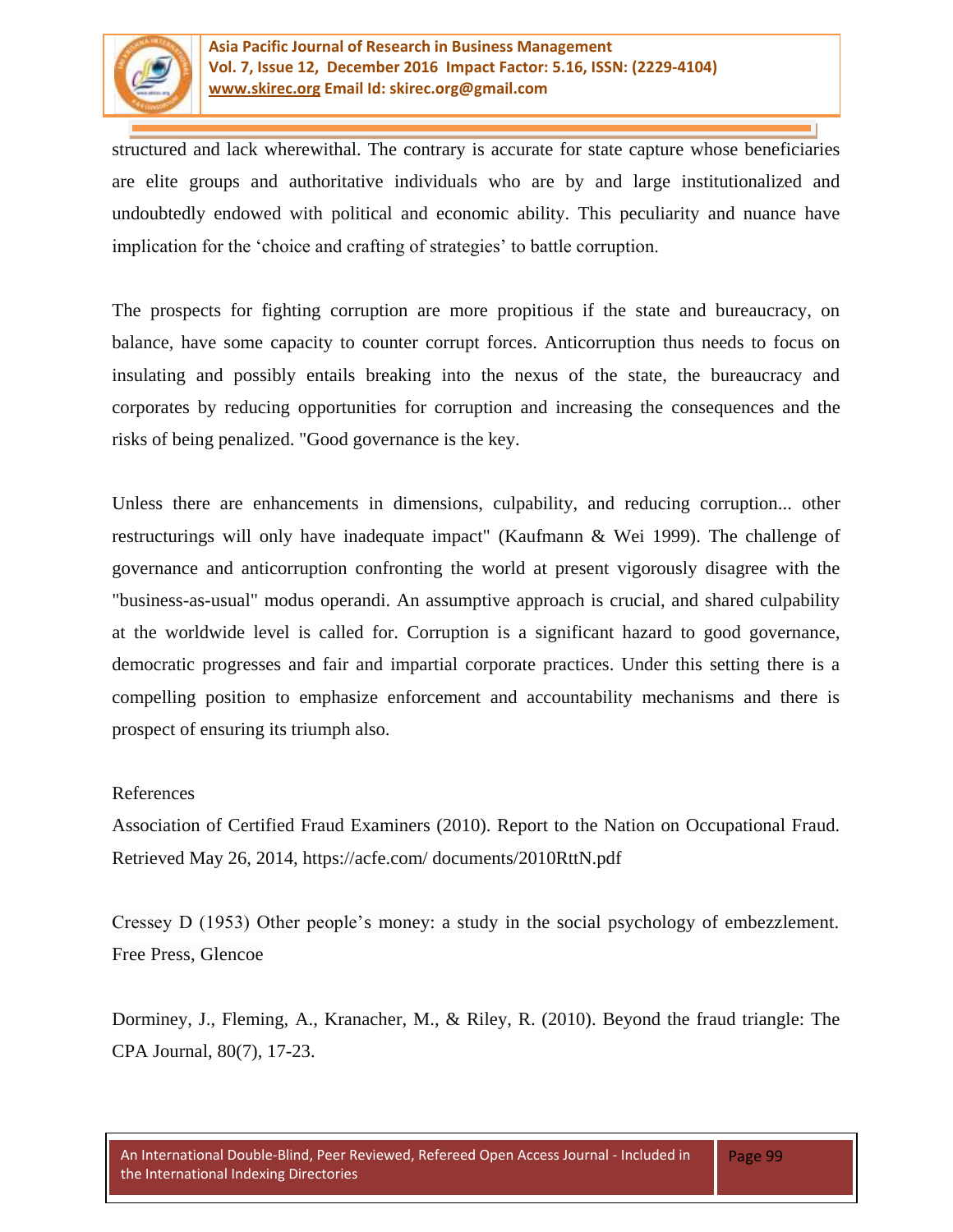

Gary Becker (1968) 'Crime and Punishment: An Economic Approach', Journal of Political Economy 76: 169-217.

Huther, Jeff, and Anwar Shah, (1998), "Applying a Simple Measure of Good Governance to the Debate on Fiscal Decentralization," Policy Research Working Paper 1894 (Washington: World Bank).

Heineman, B., & Heimann, F. (2006). The long war against corruption, Foreign Affairs.

Kassem, Rasha and Higson, Andrew, The New Fraud Triangle Model (June 1, 2012). Journal of Emerging Trends in Economics and Management Sciences (JETEMS), Vol. 3, No. 3, pp.191- 195, (ISSN: 2141-7024), 2012, Available at SSRN: <https://ssrn.com/abstract=2121206>

Kaufmann, D. and S.-J. Wei (1999), "Does 'Grease Money' Speed up the Wheels of Commerce?'' NBER Working Paper 7093, Cambridge, MA.

Kaufmann, D., Kraay, A. and Mastruzzi, M. (2007) The Worldwide Governance Indicators project: answering the critics. World Bank Policy Research Working Paper. 4149.

Langseth, Petter, Rick Stapenhurst, and Jeremy Pope. 1999. National Integrity Systems. In Curbing Corruption: Toward a Model for Building National Integrity, edited by Rick Stapenhurst, and Sahr J. Kpundeh, 127-150. Washington: World Bank.

Manurung D. T. H., & Hadian, N. (2013). Detection Fraud of Financial Statement with Fraud Triangle. Proceedings of the 23rd International Business Research Conference, pp. 18-20 Marriott Hotel, Melbourne, Australia, ISBN: 978-1-922069-36-8